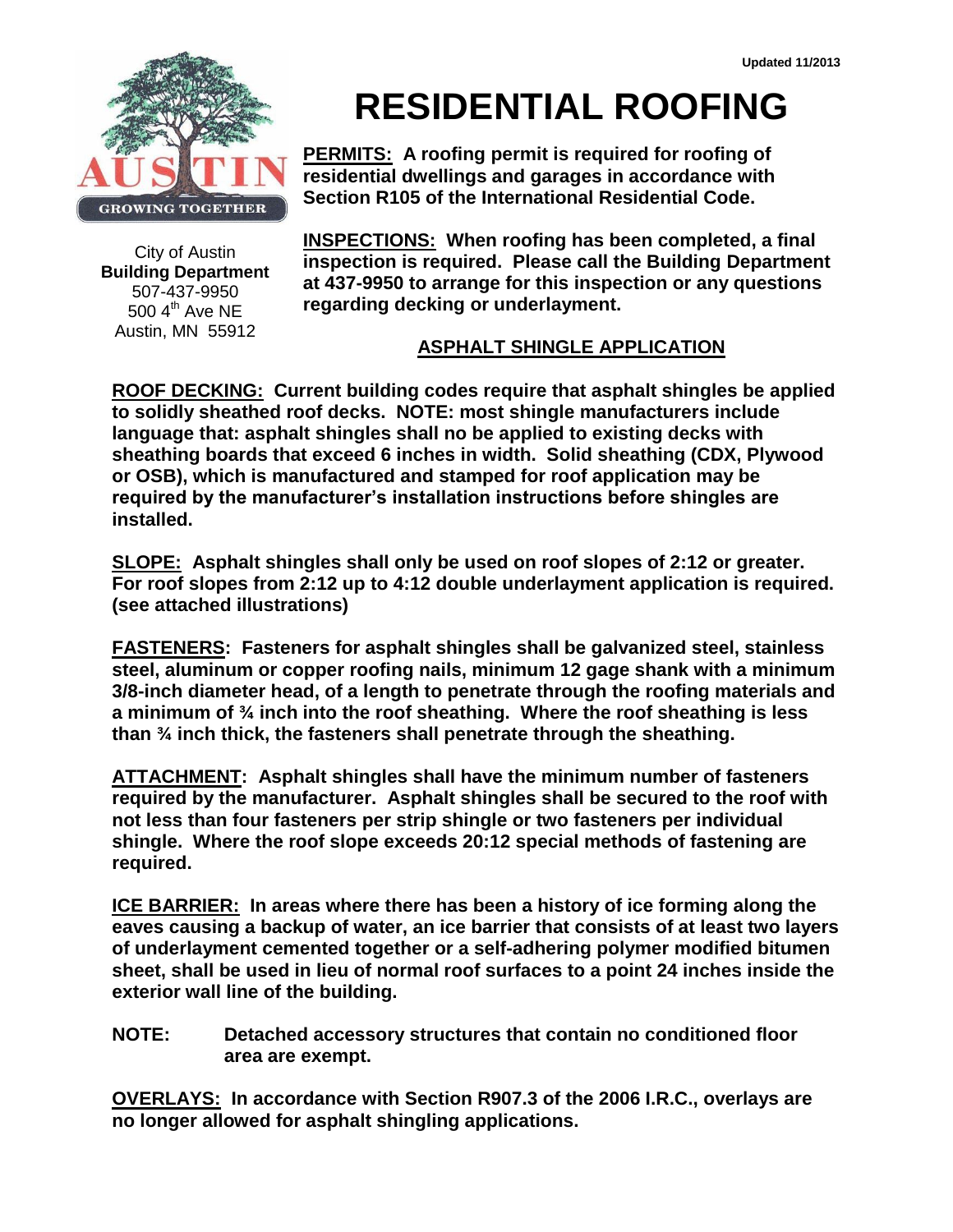**CRICKETS AND SADDLES: A cricket or saddle shall be installed on the ridge side of any chimney greater than 30 inches wide. Cricket or saddle coverings shall be sheet metal or of the same material as the roof covering. (See illustration)**

**FLASHING: All base and cap and flashing shall be installed in accordance with manufacturer's installation instructions. Base flashing shall be of either corrosion-resistant metal of minimum nominal 0.019-inch thickness or mineral surface roll roofing weighing 77 pounds per 100 square feet. Cap flashing shall be corrosion-resistant metal of minimum nominal 0.019-inch thickness.** 

**VALLEYS: Valley linings shall be installed in accordance with manufacturer's installation instructions.**

**SIDEWALL FLASHING: Flashing against a vertical sidewall shall be by the stepflashing method.**

**903.3.3 KICK-OUT FLASHING/DIVERTER: A kick-out flashing shall be installed where the lower portion of a sloped roof stops within the plane of an intersecting wall cladding, in such a manner as to divert or kick-out water away from the assembly. (See Illustration)**

**ATTIC VENTILATION: When re-roofing, attic ventilation must be brought up to present code (Section R806 I.R.C.). Requirements are as follows:** 

- **1) 1 sq.ft. of vent area per 150 sq.ft. of attic area without soffit venting.**
- **2) 1 sq.ft. of vent area per 300 sq.ft. of attic with soffit venting.**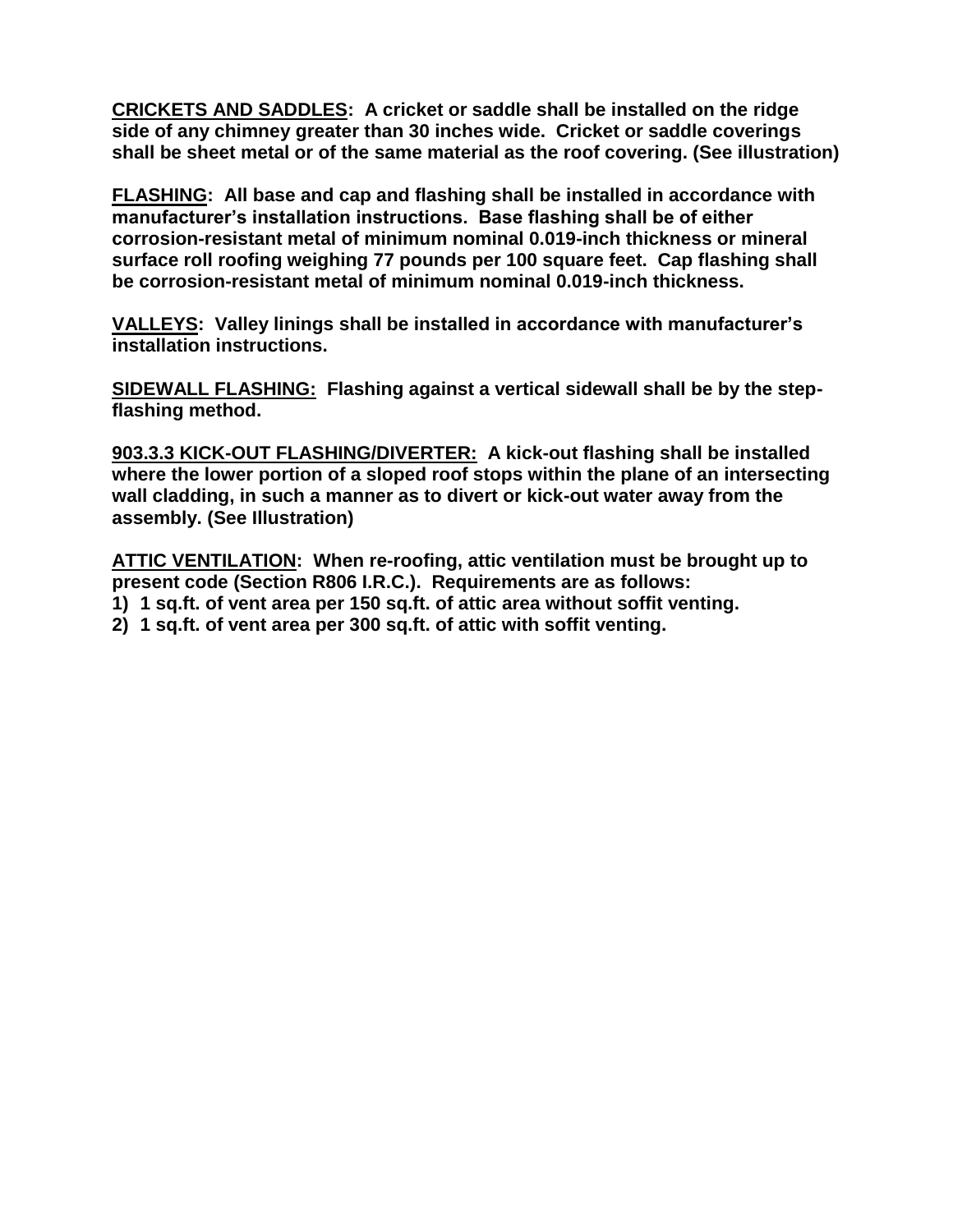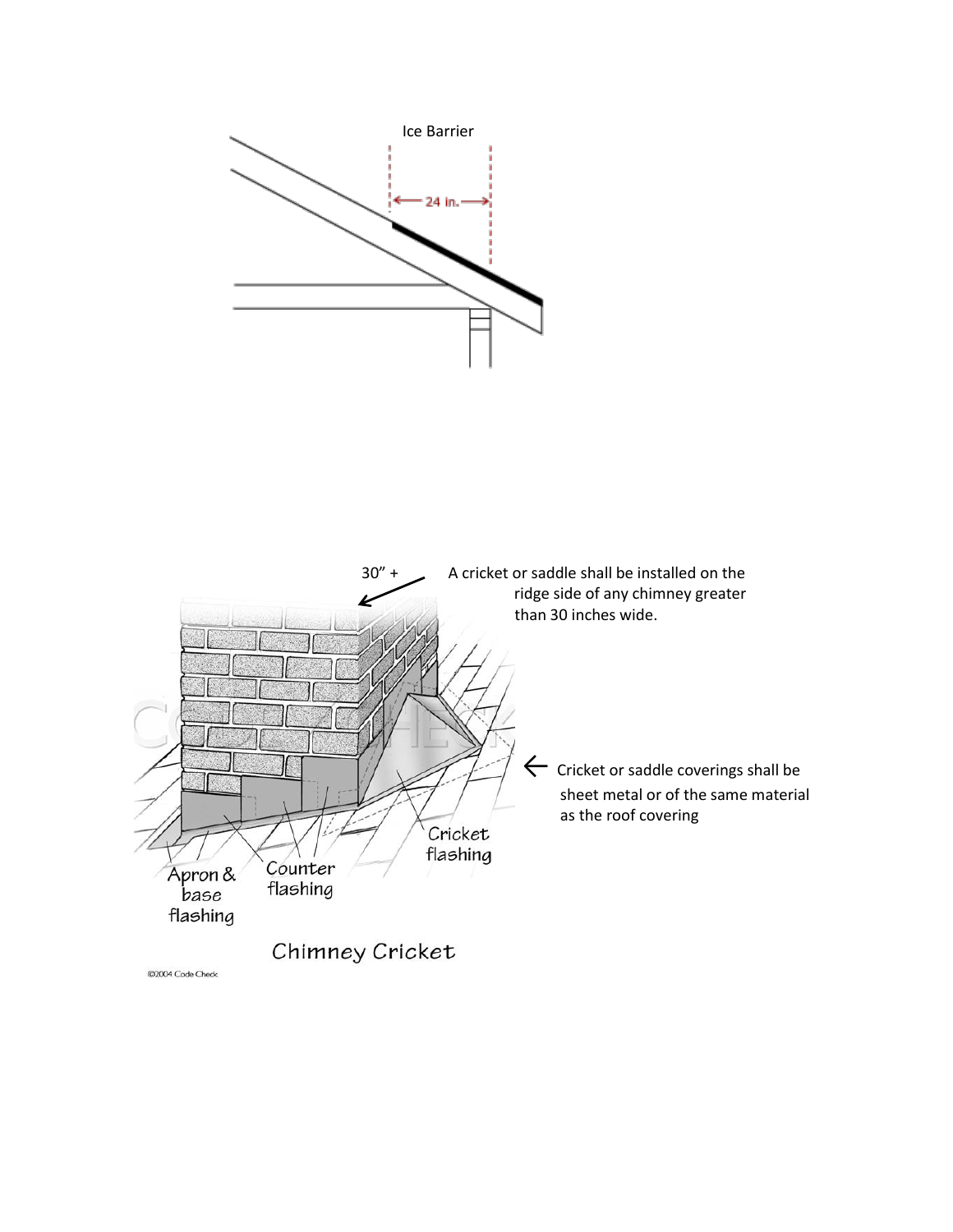

## LOW SLOPE (LESS THAN 4:12) UNDERLAYMENT APPLICATION